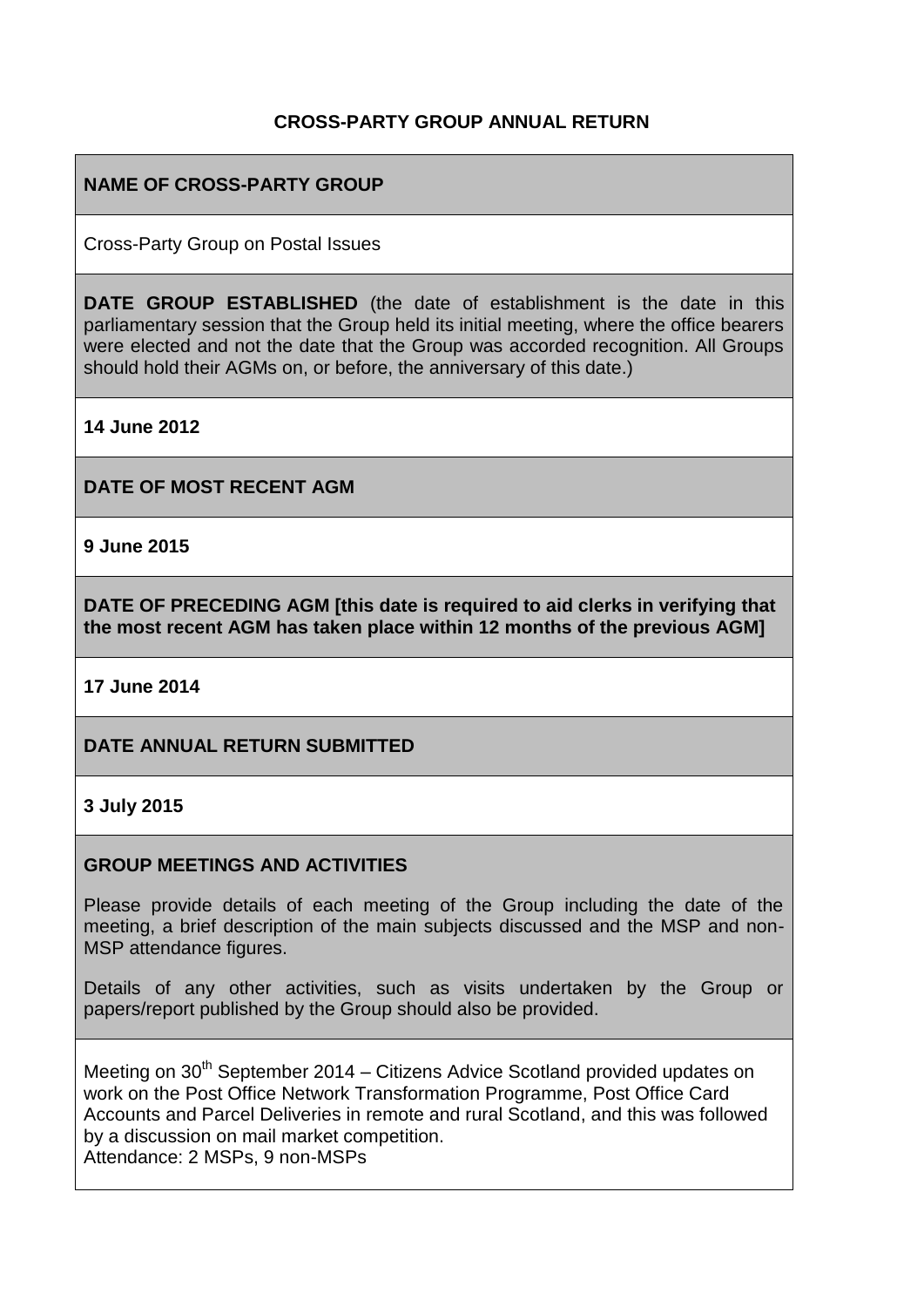Meeting on  $2^{nd}$  December 2014 – Frank McKillop from the Association of British Credit Unions Ltd provided an update on Post Office and Credit Union partnership working. Citizens Advice Scotland led a discussion of mail market competition and the USO.

Attendance: 2 MSPs, 11 non-MSPs

Meeting and AGM on  $9<sup>th</sup>$  June 2015 – AGM re-elected Hugh Henry MSP and Kenneth Gibson MSP as co-convenors for another year. Chris Rowsell from Ofcom gave a presentation on issues around regulation and competition in the end to end postal market.

Attendance: 2 MSPs, 13 non-MSPs

# **MSP MEMBERS OF THE GROUP**

Please provide names and party designation of all MSP members of the Group.

Roderick Campbell, SNP

Jamie McGrigor, Scottish Conservatives

Hugh Henry, Scottish Labour

Kenneth Gibson, SNP

## **NON-MSP MEMBERS OF THE GROUP**

For organisational members please provide only the name of the organisation, it is not necessary to provide the name(s) of individuals who may represent the organisation at meetings of the Group.

| <b>Individuals</b> |                                                                                                                                                                                                                                                                                                                                                                    |
|--------------------|--------------------------------------------------------------------------------------------------------------------------------------------------------------------------------------------------------------------------------------------------------------------------------------------------------------------------------------------------------------------|
| Organisations      | <b>Communications Consumer Panel</b><br>Society of Chief Officers of Trading Standards in Scotland<br>Whistl<br><b>National Federation of Sub-Postmasters</b><br>Post Office Ltd<br>Ofcom<br><b>Ofcom Advisory Panel</b><br><b>Communication Workers Union</b><br><b>Royal Mail</b><br><b>Competition and Markets Authority</b><br><b>Citizens Advice Scotland</b> |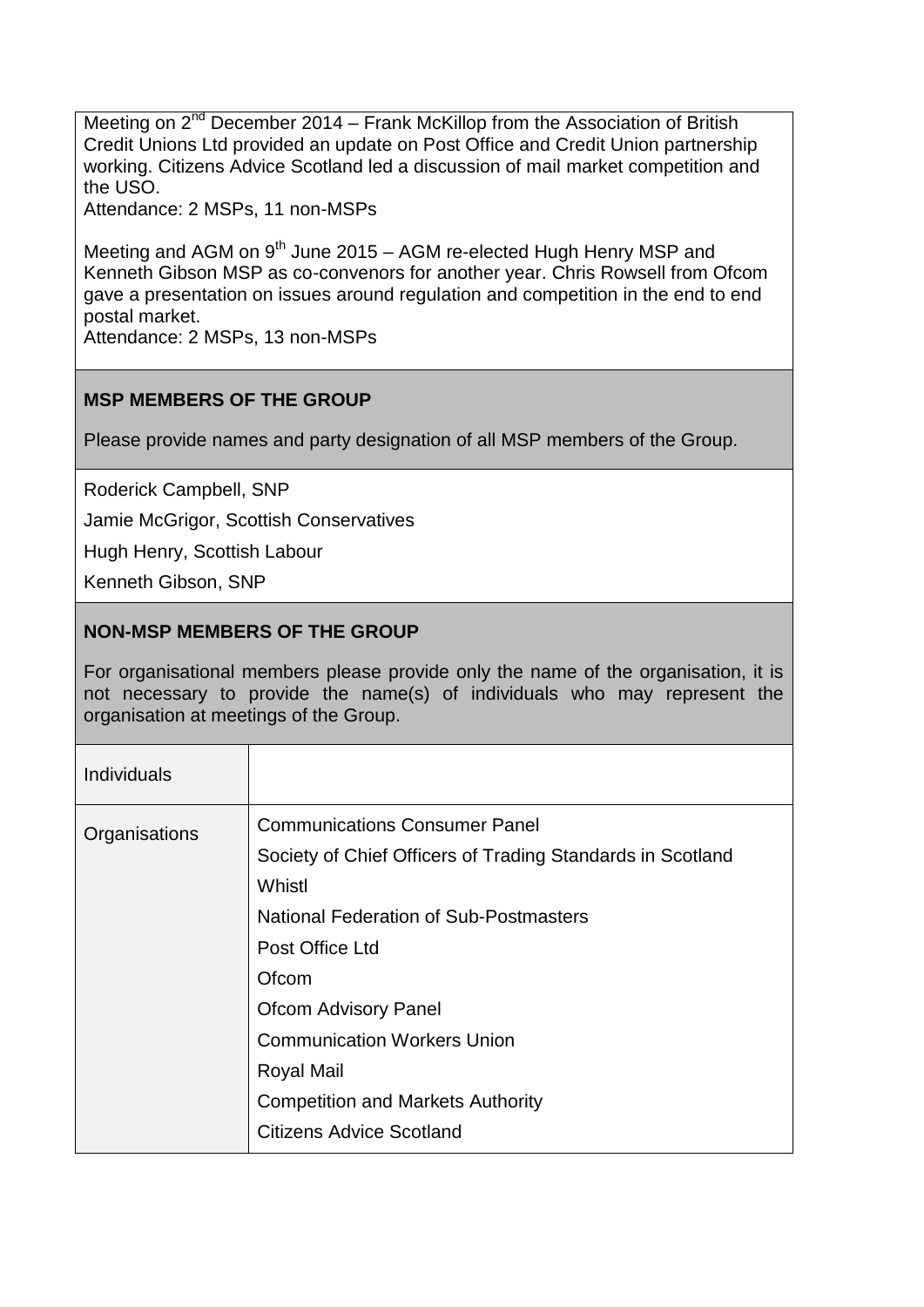## **GROUP OFFICE BEARERS**

Please provide names for all office bearers. The minimum requirement is that two of the office bearers are MSPs and one of these is Convener – beyond this it is a matter for the Group to decide upon the office bearers it wishes to have. It is permissible to have more than one individual elected to each office, for example, coconveners or multiple deputy conveners.

| Convener               | Kenneth Gibson MSP co-convenor<br>Hugh Henry MSP co-convenor |
|------------------------|--------------------------------------------------------------|
| <b>Deputy Convener</b> |                                                              |
| Secretary              | <b>Citizens Advice Scotland</b>                              |
| Treasurer              |                                                              |

## **FINANCIAL BENEFITS OR OTHER BENEFITS RECEIVED BY THE GROUP**

Please provide details of any financial or material benefit(s) received from a single source in a calendar year which has a value, either singly or cumulatively, of more than £500. This includes donations, gifts, hospitality or visits and material assistance such as secretariat support.

Details of material support should include the name of the individual providing support, the value of this support over the year, an estimate of the time spent providing this support and the name of the organisation that this individual is employed by / affiliated to in providing this support.

Groups should provide details of the date on which the benefit was received, the value of the benefit and a brief description of the benefit.

| If the Group is not disclosing any financial information please tick the box to confirm |
|-----------------------------------------------------------------------------------------|
| that the Group has considered the support received, but concluded it totalled under     |
| the threshold for disclosure $(E500)$ .                                                 |

Secretariat support is provided by Citizens Advice Scotland. The value of this support is estimated to be £900 over the year, based on one day per month at £75 per day. Catering costs are approximately £150 per meeting, so £450 over the year. The budget for catering was provided by Citizens Advice Scotland. Therefore the total financial benefit received from Citizens Advice Scotland over the year is estimated at £1350.

#### **SUBSCRIPTION CHARGED BY THE GROUP**